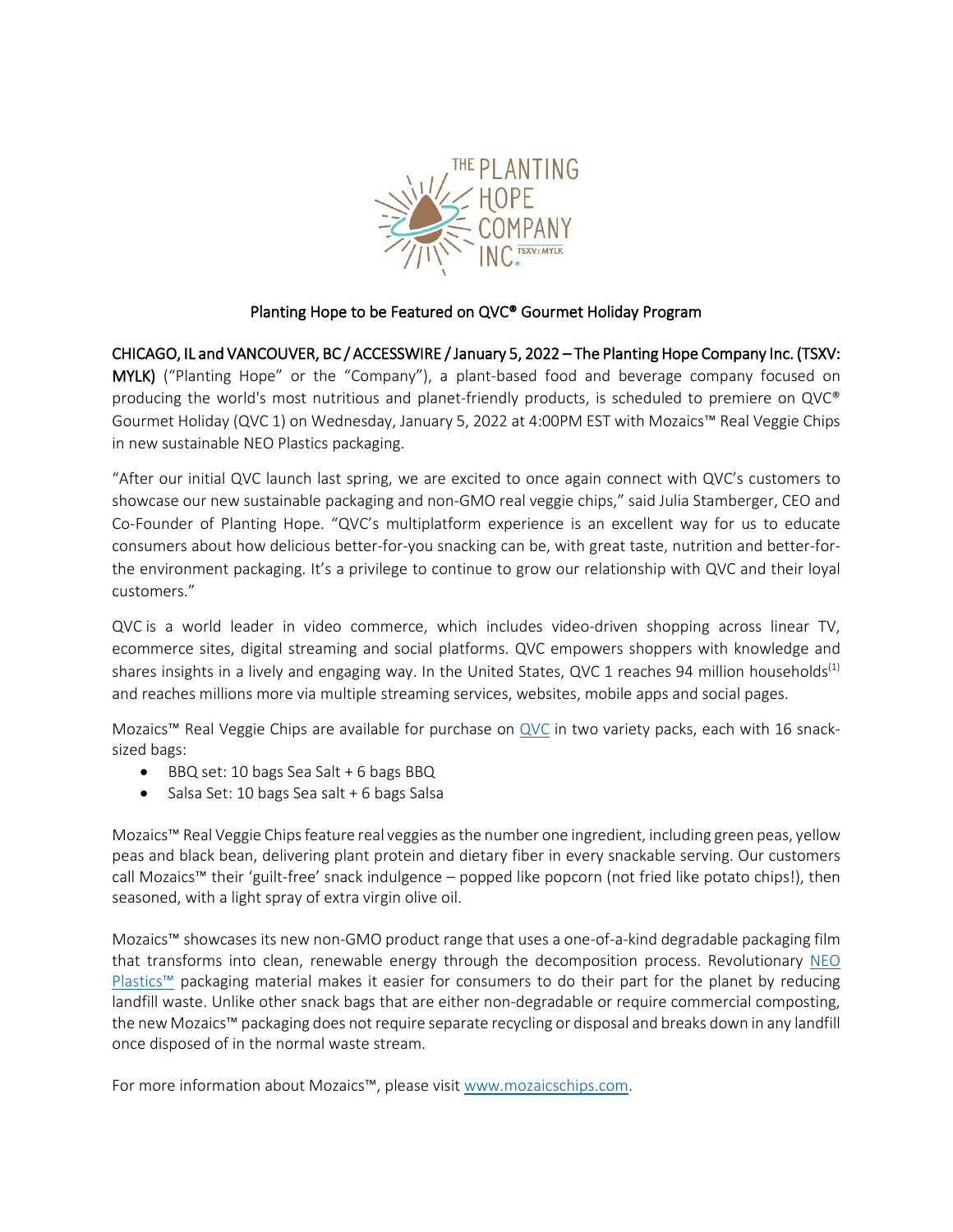For more information about QVC, please visit [www.qvc.com.](https://www.qvc.com/)

(1) Source[: https://corporate.qvc.com/](https://corporate.qvc.com/)

# About Mozaics™

[Mozaics™](https://mozaicschips.com/) Real Veggie Chips deliver tasty snacking crunch that you can feel great about with plant protein per serving and dietary fiber. Our #1 ingredients are real veggies you can see in each popped chip with flavors including Sea Salt, BBQ, and Salsa. Big taste, big nutrition, guilt-free – now that's a REAL veggie chip! Mozaics™ come in 0.75 oz snack bag and 3.5 oz 'share' sizes and can be purchased individually at [www.mozaicschips.com](https://mozaicschips.com/) and [Amazon.](https://www.amazon.com/stores/MozaicsChips/page/A1517AEB-9CA8-4238-8246-83EF22ECEC5D?store_ref=BLP_HW_A5CB0753-C23C-4D33-82B0-4FD7101C984C) Subscription options also available.

Mozaics™ have been recognized as NEXTY 2020 Finalist, Best New Salty/Savory Snack; as Mindful Food Awards/Best Veggie Chip; and as a Snaxpo Finalist.

# About The Planting Hope Company Inc.

Planting Hope develops, launches and scales uniquely innovative plant-based and planet-friendly food and beverage brands. Planting Hope's cutting-edge products fill key unmet needs in the skyrocketing plantbased food and beverage space. Founded by experienced food industry entrepreneurs, Planting Hope is a women-managed and woman-led company with a focus on nutrition, sustainability and diversity. For more information visit: [www.plantinghopecompany.com.](http://www.plantinghopecompany.com/)

# **Contacts**

# Company Contact:

Julia Stamberger CEO and Co-founder (773) 492-2243 [julia@plantinghopecompany.com](mailto:julia@plantinghopecompany.com)

### Media Contact:

Rachel Kay Public Relations Becca Stonebraker (818) 383-3929 [becca@rkpr.net](mailto:becca@rkpr.net)

### Investor Relations Contact:

Caroline Sawamoto Investor Relations (773) 492-2243 [ir@plantinghopecompany.com](mailto:ir@plantinghopecompany.com)

*Neither the TSX Venture Exchange nor its Regulation Services Provider (as that term is defined in the policies of the TSX Venture Exchange) accepts responsibility for the adequacy or accuracy of this release.*

### Forward-Looking Statement